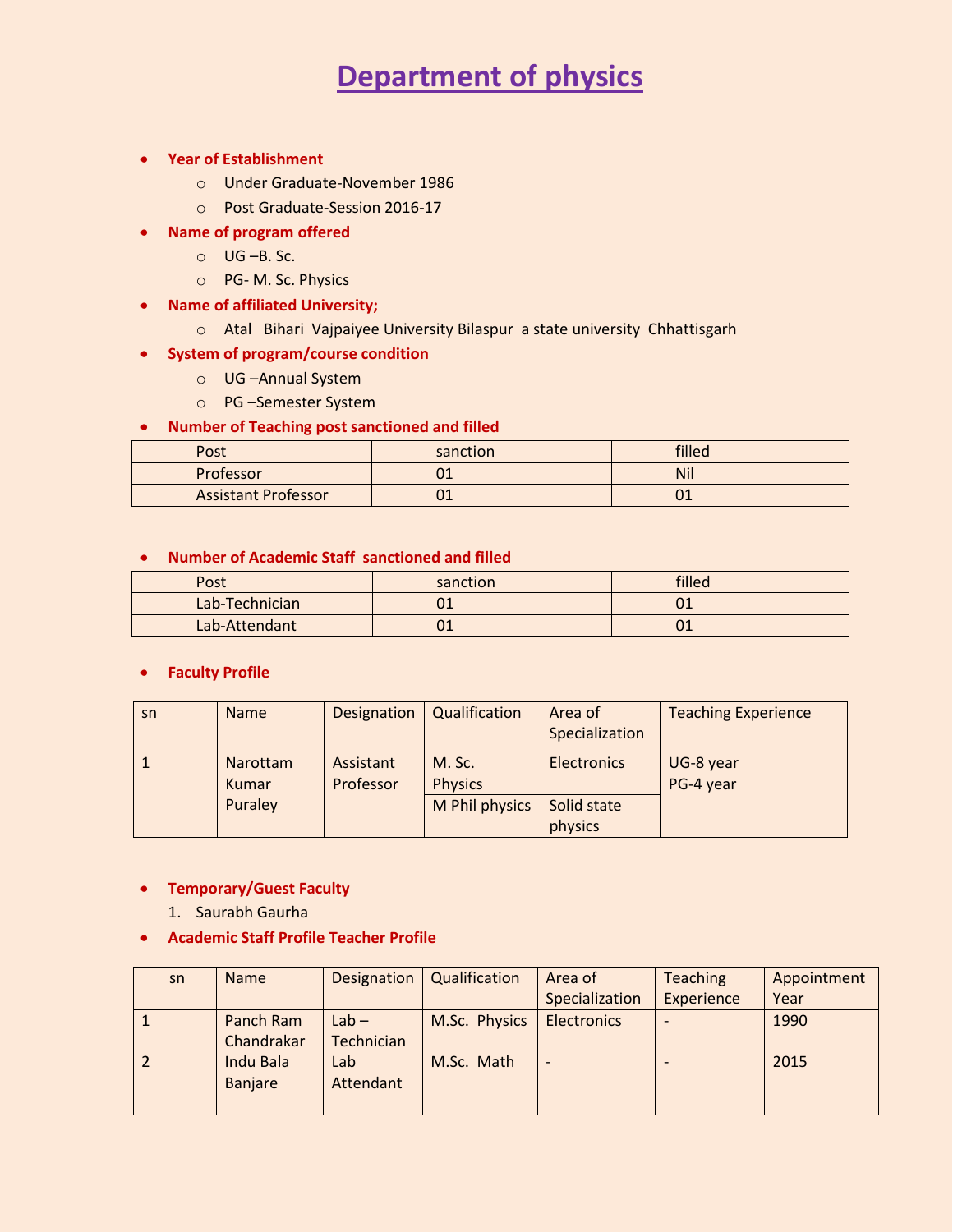## **Seat availability for UG & PG Program**

- $\bullet$  UG-60
- $\bullet$  PG-25

## **Present details about infrastructure facilities**

- Library facilities- Departmental library is functioning with 421 books.
- **Internet facilities for staff and students:**
- Internet facility with Wi-Fi is available.
- **Students' laboratory facilities (Program/Course wise information with major equipment)**
	- o Well-equipped Laboratory facilities available as UG &PG
	- o Lab-1, PG Lab-1, Dark room-1, computer lab-1

### **Major equipments**

- Spectrometer
- LCD Projector
- Polari meter
- Telescope
- Solar cell
- Cathode rays oscilloscope
- Muffle furnace
- Light emitting diode
- Tunnel diode, Zener Diode and Laser Diode
- P-N Junction Diode, Optical bench
- Light Dependence Resistance
- **SCR**
- Testing & Measuring System (CRO, LCR Bridge, VTVM etc.)
- Logic gate board ,PNP & NPN Transistor training board
- D/A &A/D Converter board, DE Morgan theorem training board
- Regulated power supply
- e/m Thomson method, Stefan constant
- R-C coupled amplifier cum Feedback amplifier
- Amplitude Modulation and Demodulation
- Hybrid parameters of a transistor
- Hartley, Colpitts, AND clap p Oscillator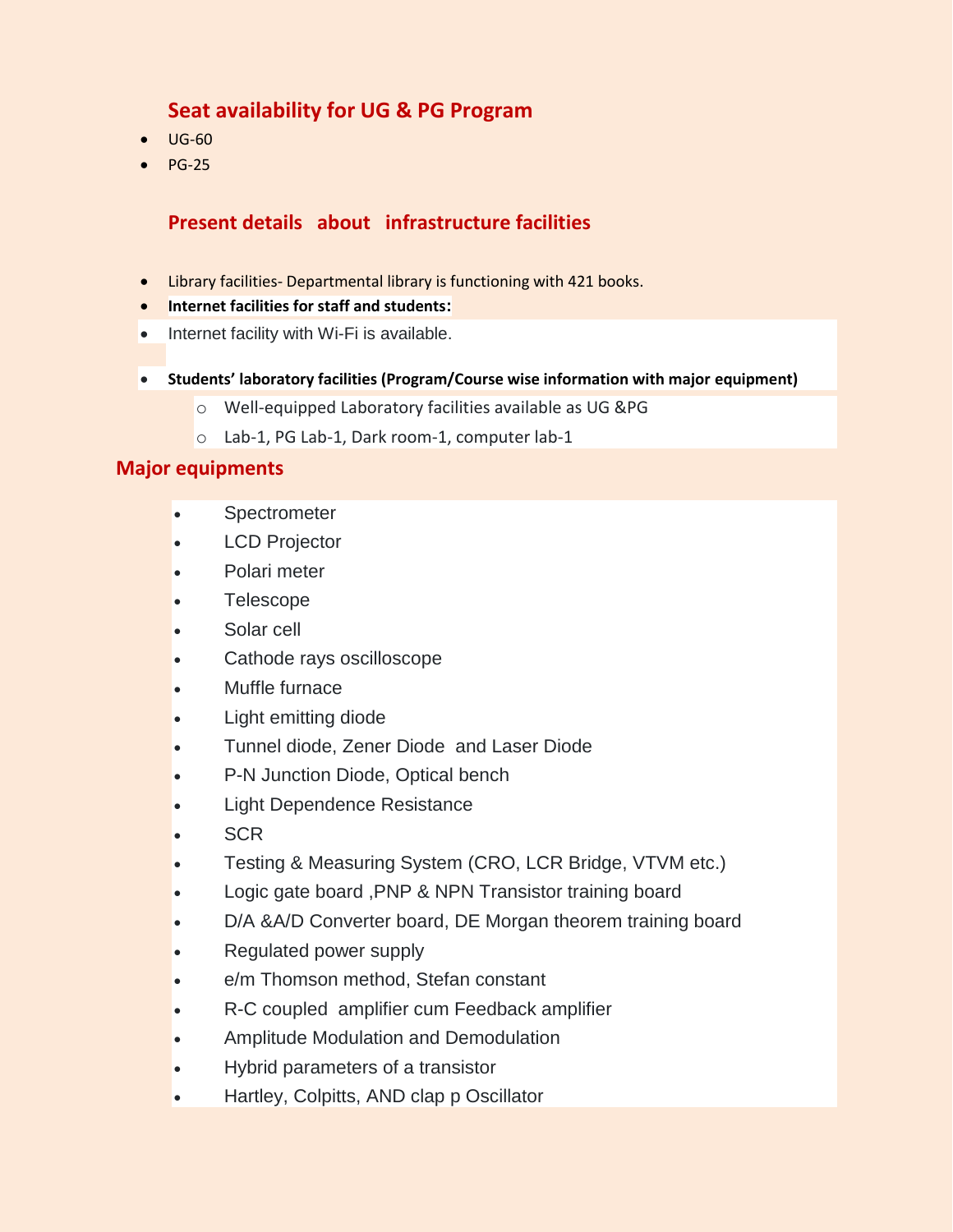- Stewart and Gees Apparatus
- **Sonometer**
- Bending of Beam
- Lees apparatus
- Clement and Desormes apparatus
- BCD to Excess -3 code converter
- BCD to 7 Segment board
- Charging and Discharching of condenser
- Millikans apparatus
- Stokes method apparatus
- Flywheel apparatus
- Different Flip-Flopps (R-S,D, T and J-K Flip- Flopp) training board
- FET & MOSFET Training board
- Compound, Simple and Torsional pendulum
- Cantilever, Spring constant, Maxwell Niddle and Bortons apparatus
- 4- Bit Ripple Counter and Shift Resister training board
- Half wave and Full wave rectifier
- Photo Voltic cell
- Computers, Printers
- And many more….

## **PG Student Progress profile;**

| Year    | Received    | Admitted  | Appeared  | Pass percentage | <b>Remark</b> |
|---------|-------------|-----------|-----------|-----------------|---------------|
|         | application | $1st$ SEM | $4th$ SEM | Fourth semester |               |
| 2016-17 | 03          | 03        |           |                 |               |
| 2017-18 | 58          | 15        | 02        | 02              |               |
| 2018-19 | 197         | 23        | 10        | 10              |               |
| 2019-20 | 215         | 25        | 17        | 17              |               |
| 2020-21 | 230         | 25        |           |                 |               |

## **Achievements of the department**

The following projects by the students of post graduate class are done under the supervision of Assistant Professor Mr. N.K. Puraley.

**Session – 2017-18**

| S.N. | <b>NAME OF STUDENTS</b> | <b>PROJECT TITLE</b>                                               |
|------|-------------------------|--------------------------------------------------------------------|
|      | <b>Ganesh Prasad</b>    | To study of semiconductor material and there optical<br>properties |
| 02   | Samini Dewangan         | Study of laser in communication                                    |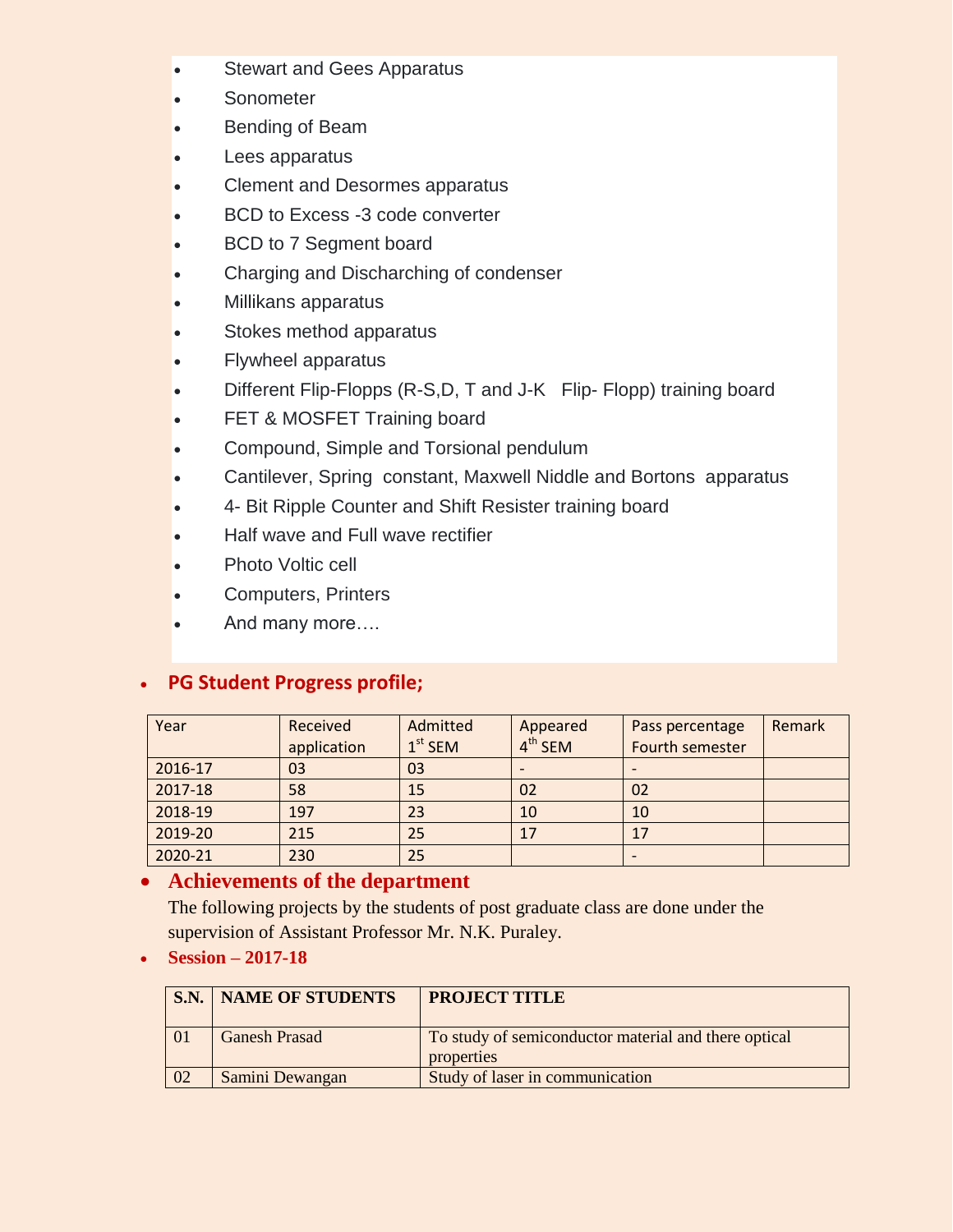#### **Session – 2018-19**

| S.N. | <b>NAME OF STUDENTS</b> | <b>PROJECT TITLE</b>                                                |
|------|-------------------------|---------------------------------------------------------------------|
| 01   | Garima Pathak           | To Study The Characteristics Of Multiplexer And De-<br>Multiplexer  |
| 02   | Tarkeshwar              | To Study The Characteristics Of Light Emitting Diode<br>$($ Led $)$ |
| 03   | Kamakshi Sharma         | To Study Of Zener Diode And Their Characteristics Curves            |
| 04   | Aman Sonkar             | To Study The Characteristics Of Light                               |
| 05   | Dharmendra Kaushik      | To Study The Characteristics Of J k Flip Flop                       |
| 06   | <b>Naval Das Patrey</b> | To Study Of Rs Flip-Flop                                            |
| 07   | Ajay Sahu               | To Study The Characteristics Of Mosfet                              |
| 08   | Suryakant               | To Study The Characteristics Of Silicon Controlled                  |
|      |                         | <b>Rectifier (SCR)</b>                                              |
| 09   | Dishi Patel             | To Study Of Solar Cells And Their Properties                        |
| 10   | Shailendra Kurre        | To Study Of Fundamental Of Logic Gates Material And                 |
|      |                         | <b>There Optical Properties</b>                                     |

#### **Session – 2019-20**

| <b>S.N.</b>    | <b>NAME OF</b><br><b>STUDENTS</b> | <b>PROJECT TITLE</b>                                                                   |
|----------------|-----------------------------------|----------------------------------------------------------------------------------------|
| 01             | <b>Shubham Patel</b>              | To Study About Radio Communication System & F.M. Radio<br>Receiver                     |
| 02             | <b>Ankit Jaiswal</b>              | To Study The Characteristics Of Half Sub-tractor & Full Sub-<br>tractor                |
| 03             | Vindhyvasini Rajput               | To Study The Characteristics Of Half Wave And Full Wave<br>Rectifier                   |
| 04             | Yashoda Koshale                   | To Study Of Automatic Solar Tracking System                                            |
| 0 <sub>5</sub> | Poonam Tamboli                    | To The Study Of Characteristics Of The Half Adder And Full<br>Adder                    |
| 06             | <b>Ishwar Sahu</b>                | To The Study Of The Characteristics Of Exclusive –OR And<br><b>Exclusive- NOR Gate</b> |
| 07             | <b>Suman Kumar Sony</b>           | To The Study Of Microphone System                                                      |
| 08             | Ekta Gupta                        | To Study The Characteristics Of Regulated Power Supply                                 |
| 09             | <b>Bharat Sahu</b>                | To Study The Characteristics Of Wireless Mobile Charger                                |
| 10             | <b>Hemant Kumar Nishad</b>        | To The Study Of Solar Mobile Charging System                                           |
| 11             | <b>Shyam Chand Baghel</b>         | To Study The Characteristics Of Light Dependent Resistance                             |
| 12             | Gajendra Pal Diwakar              | To Study The Characteristics Of 4 Bit Up Counter Using J-K<br>Flip Flop                |
| 13             | <b>Kiran Sahu</b>                 | To Study Characteristics Of RC Phase Shift Oscillator                                  |
| 14             | <b>Raghunath Jaiswal</b>          | To Study About Radio Transmitter Circuit And Design                                    |
| 15             | <b>Shivam Pandey</b>              | To Study The Characteristics Of Charging And Discharging<br>of Capacitors              |
| 16             | Sangita Baghel                    | To Study The Characteristics of Wien Bridge Oscillator                                 |
| 17             | <b>Arvind Kumar</b>               | To Study the LPG Gas Leakage Detector b Alarm System                                   |